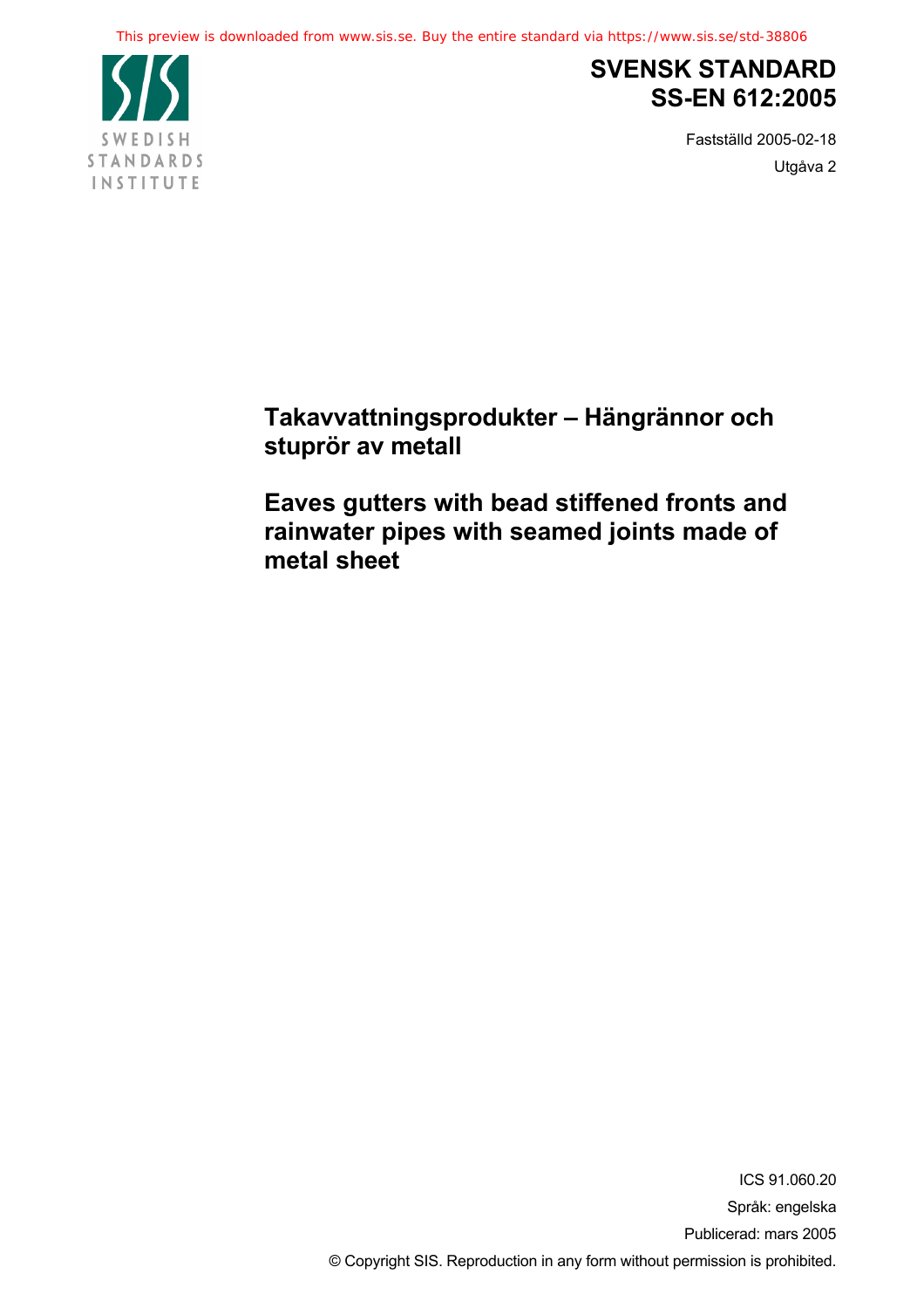Europastandarden EN 612:2005 gäller som svensk standard. Detta dokument innehåller den officiella engelska versionen av EN 612:2005.

Denna standard ersätter SS-EN 612, utgåva 1, SS-EN 612/AC, utgåva 1, SS 83 10 14, utgåva 2 och SS 83 10 16, utgåva 2.

Denna standard, tillsammans med SS-EN 607:2004, utgåva 2, ersätter även SS 83 10 15, utgåva 2.

The European Standard EN 612:2005 has the status of a Swedish Standard. This document contains the official English version of EN 612:2005.

This standard supersedes the Swedish Standards SS-EN 612, edition 1, SS-EN 612/AC, edition 1, SS 83 10 14, edition 2 and SS 83 10 16, edition 2.

This standard together with SS-EN 607:2004, edition 2 supersedes the Swedish Standard SS 83 10 15, edition 2.

Upplysningar om **sakinnehållet** i standarden lämnas av SIS, Swedish Standards Institute, telefon 08 - 555 520 00.

Standarder kan beställas hos SIS Förlag AB som även lämnar **allmänna upplysningar** om svensk och utländsk standard. *Postadress*: SIS Förlag AB, 118 80 STOCKHOLM *Telefon*: 08 - 555 523 10. *Telefax*: 08 - 555 523 11 *E-post*: sis.sales@sis.se. *Internet*: www.sis.se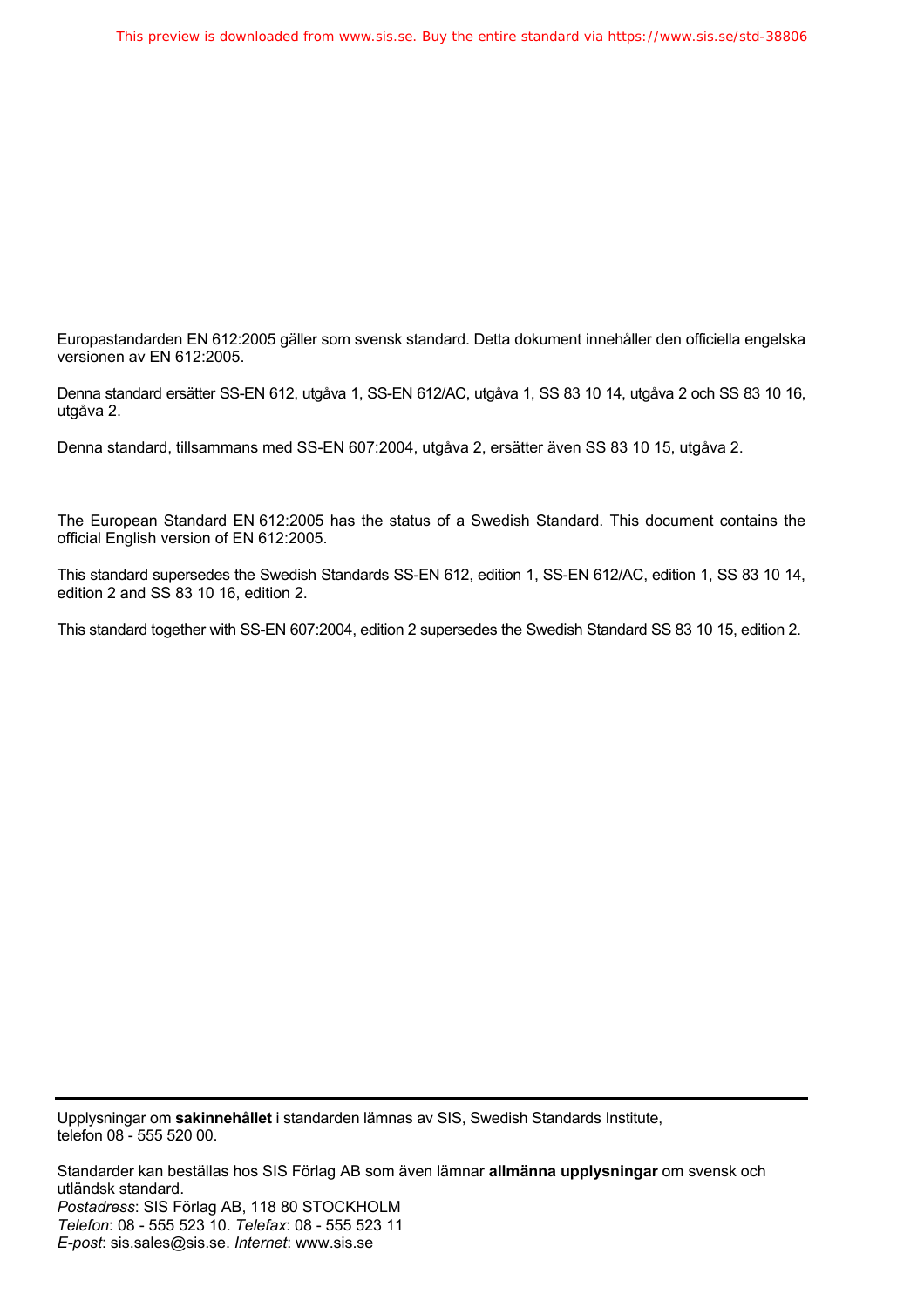# EUROPEAN STANDARD NORME EUROPÉENNE EUROPÄISCHE NORM

 **EN 612** 

February 2005

ICS 91.060.20 Supersedes EN 612:1996

English version

# Eaves gutters with bead stiffened fronts and rainwater pipes with seamed joints made of metal sheet

Gouttières pendantes à ourlet et descentes d'eaux pluviales en métal laminé

 Hängedachrinnen mit Aussteifung der Rinnenvorderseite und Regenrohre aus Metallblech mit Nahtverbindungen

This European Standard was approved by CEN on 13 January 2005.

CEN members are bound to comply with the CEN/CENELEC Internal Regulations which stipulate the conditions for giving this European Standard the status of a national standard without any alteration. Up-to-date lists and bibliographical references concerning such national standards may be obtained on application to the Central Secretariat or to any CEN member.

This European Standard exists in three official versions (English, French, German). A version in any other language made by translation under the responsibility of a CEN member into its own language and notified to the Central Secretariat has the same status as the official versions.

CEN members are the national standards bodies of Austria, Belgium, Cyprus, Czech Republic, Denmark, Estonia, Finland, France, Germany, Greece, Hungary, Iceland, Ireland, Italy, Latvia, Lithuania, Luxembourg, Malta, Netherlands, Norway, Poland, Portugal, Slovakia, Slovenia, Spain, Sweden, Switzerland and United Kingdom.



EUROPEAN COMMITTEE FOR STANDARDIZATION COMITÉ EUROPÉEN DE NORMALISATION EUROPÄISCHES KOMITEE FÜR NORMUNG

**Management Centre: rue de Stassart, 36 B-1050 Brussels**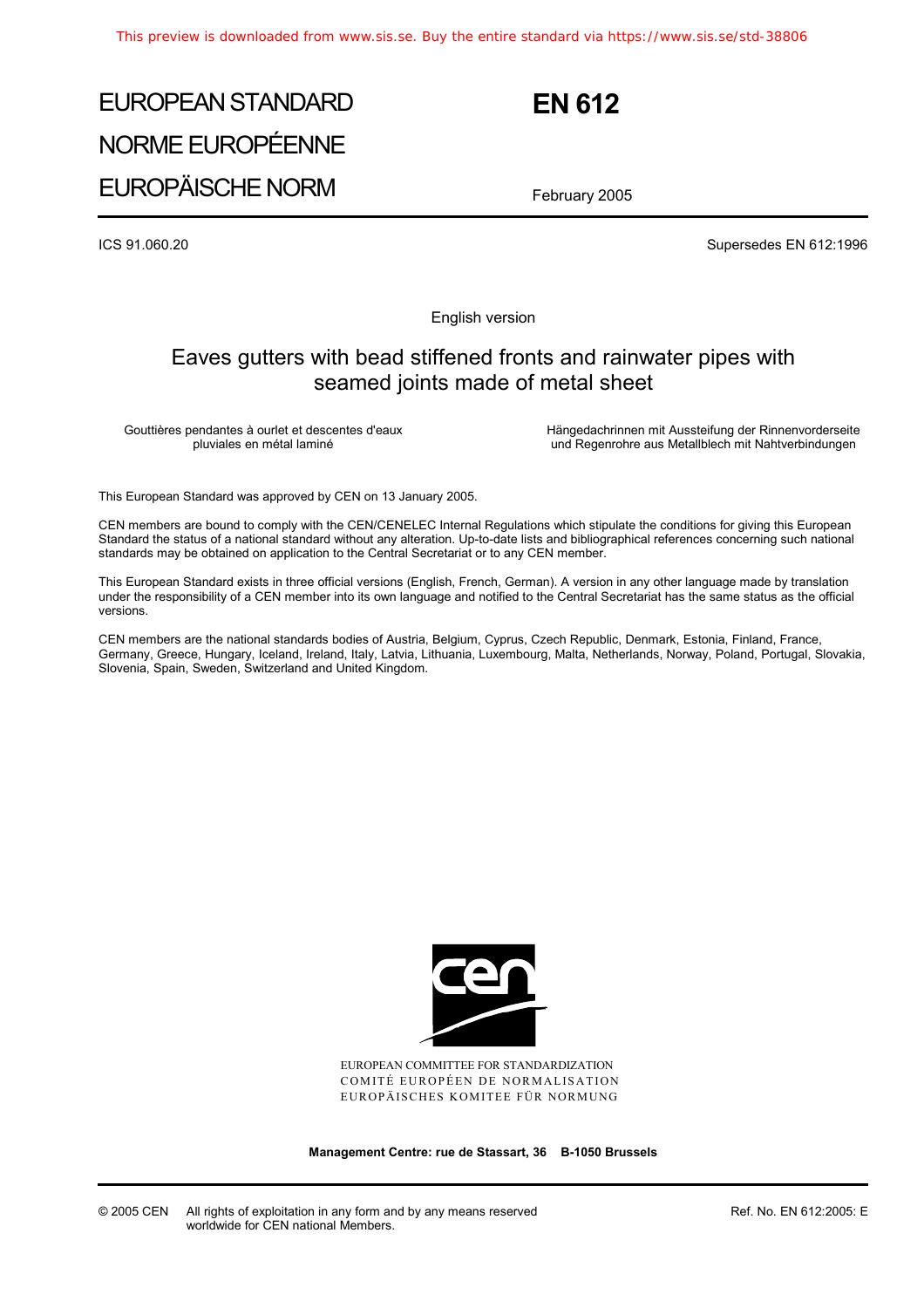# EN 612:2005 (E)

# **Contents**

# Page

| 1                                                                   |  |  |
|---------------------------------------------------------------------|--|--|
| $\mathbf{2}$                                                        |  |  |
| 3                                                                   |  |  |
| 4<br>4.1<br>4.1.1<br>4.1.2<br>4.2                                   |  |  |
| 5<br>51<br>5.2                                                      |  |  |
| 6<br>6.1<br>6.2<br>6.3<br>6.4<br>6.5<br>6.6                         |  |  |
| 7<br>7.1<br>7.1.1<br>7.1.2<br>7.2<br>7.2.1<br>7.2.2<br>7.2.3<br>7.3 |  |  |
| 8                                                                   |  |  |
| 9                                                                   |  |  |
| 10                                                                  |  |  |
| 11                                                                  |  |  |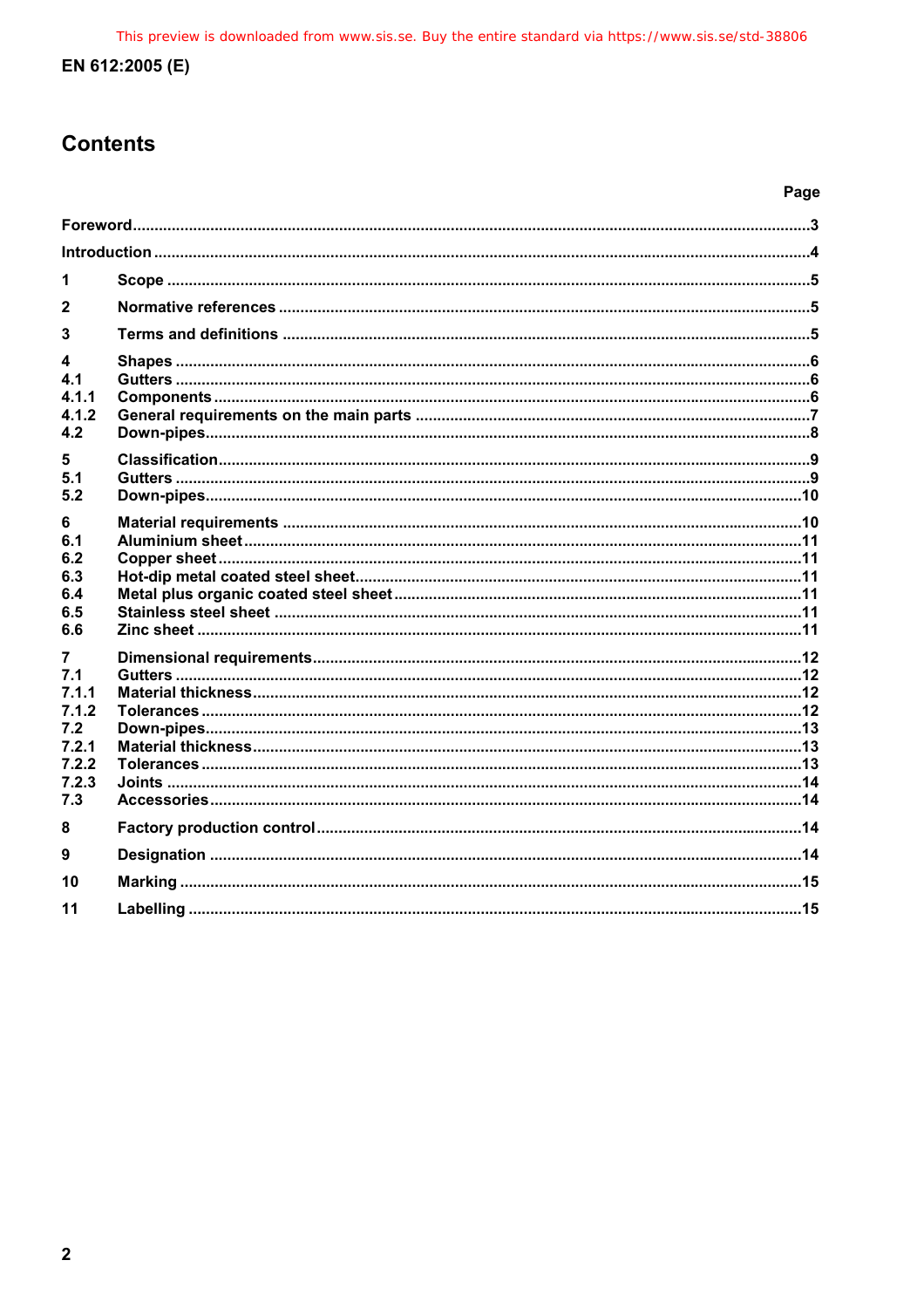# **Foreword**

This document (EN 612:2005) has been prepared by Technical Committee CEN/TC 128 "Roof covering products for discontinuous laying and products for wall cladding", the secretariat of which is held by IBN.

This European Standard shall be given the status of a national standard, either by publication of an identical text or by endorsement, at the latest by August 2005, and conflicting national standards shall be withdrawn at the latest by August 2005.

This document supersedes EN 612:1995.

According to the CEN/CENELEC Internal Regulations, the national standards organizations of the following countries are bound to implement this European Standard: Austria, Belgium, Cyprus, Czech Republic, Denmark, Estonia, Finland, France, Germany, Greece, Hungary, Iceland, Ireland, Italy, Latvia, Lithuania, Luxembourg, Malta, Netherlands, Norway, Poland, Portugal, Slovakia, Slovenia, Spain, Sweden, Switzerland and United Kingdom.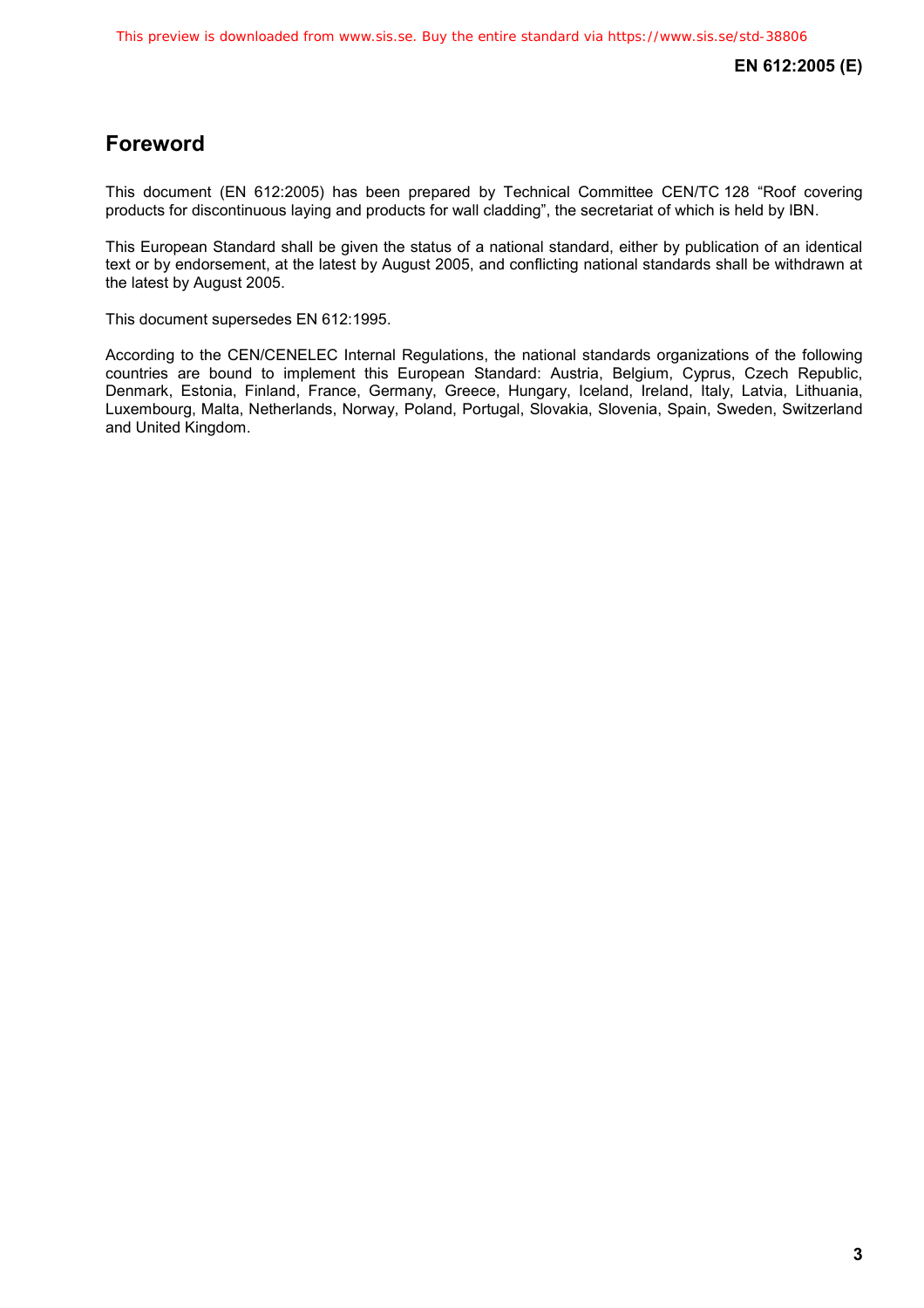**EN 612:2005 (E)** 

# **Introduction**

This document specifies product requirements, derived from performance requirements established for various applications and is supported by separate standards for specific and common test methods in the framework of respective material standards. The performance of a gutter and drainage system made with these products depends not only on the properties of the products as they are defined by this document. The design, construction and behaviour of the relevant parts of the building also have an effect on the performance of the system.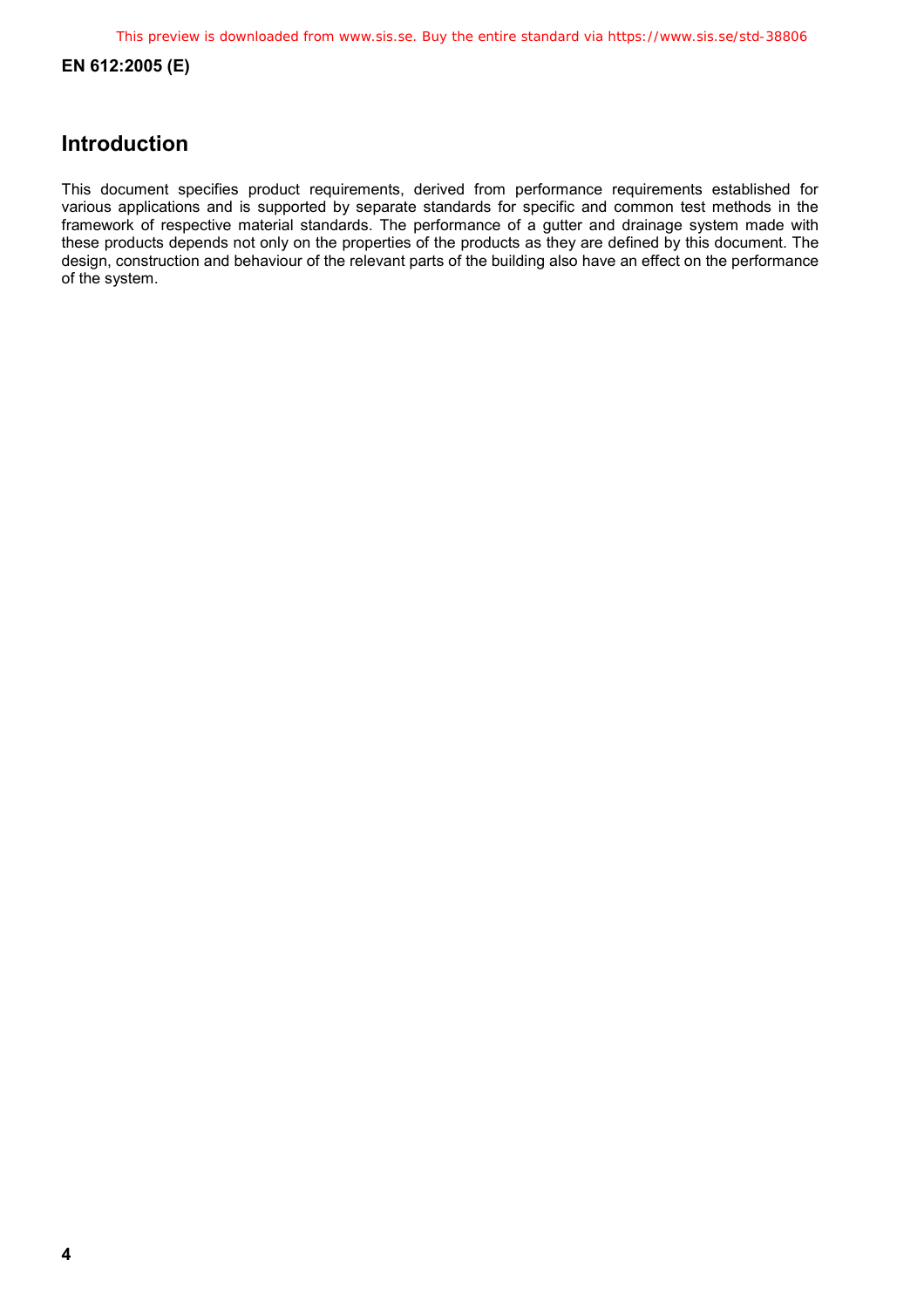# **1 Scope**

This document specifies requirements for eaves gutters and rainwater down-pipes made from metal sheet. It establishes the general characteristics, designation system, classification, marking and quality requirements for the products.

The document applies to eaves gutters and external rainwater down-pipes that are supported by metal brackets and used to drain away rainwater. The shape and dimensions of a gutter are defined by the quantity of water to be drained away from the roof to the down-pipes and by architectural design requirements.

The document specifies the requirements for gutters and rainwater down-pipes which enable these products to meet all usual service conditions such as catching and draining away rainwater, melted snow or ice water from a building to a drainage system or a sewer outside the building.

Requirements for fixings, supporting construction, flashings or the method of making joints between the different components are not included in this document.

This document does not specify requirements for eaves gutters handmade on site.

# **2 Normative references**

The following referenced documents are indispensable for the application of this document. For dated references, only the edition cited applies. For undated references, the latest edition of the referenced document (including any amendments) applies.

EN 988, *Zinc and zinc alloys - Specification for rolled flat products for building*

EN 1172, *Copper and copper alloys — Sheet and strip for building purposes* 

EN 1396, *Aluminium and aluminium alloys - Coil coated sheet and strip for general applications - Specifications.*

EN 10088-1, *Stainless steels - Part 1: List of stainless steels*

EN 10327, *Continuously hot-dip coated strip and sheet of low carbon steels for cold forming - Technical delivery conditions* 

ENV 10169-2, *Continuously organic coated (coil coated) steel flat products - Part 2: Products for building exterior applications* 

EN 10326, *Continuously hot-dip coated strip and sheet of structural steels - Technical delivery conditions* 

EN 10327, *Continuously hot-dip coated strip and sheet of low carbon steels for cold forming - Technical delivery conditions* 

# **3 Terms and definitions**

For the purposes of this document, the following terms and definitions apply.

### **3.1**

### **eaves gutter**

gutter situated outside the building and supported by brackets